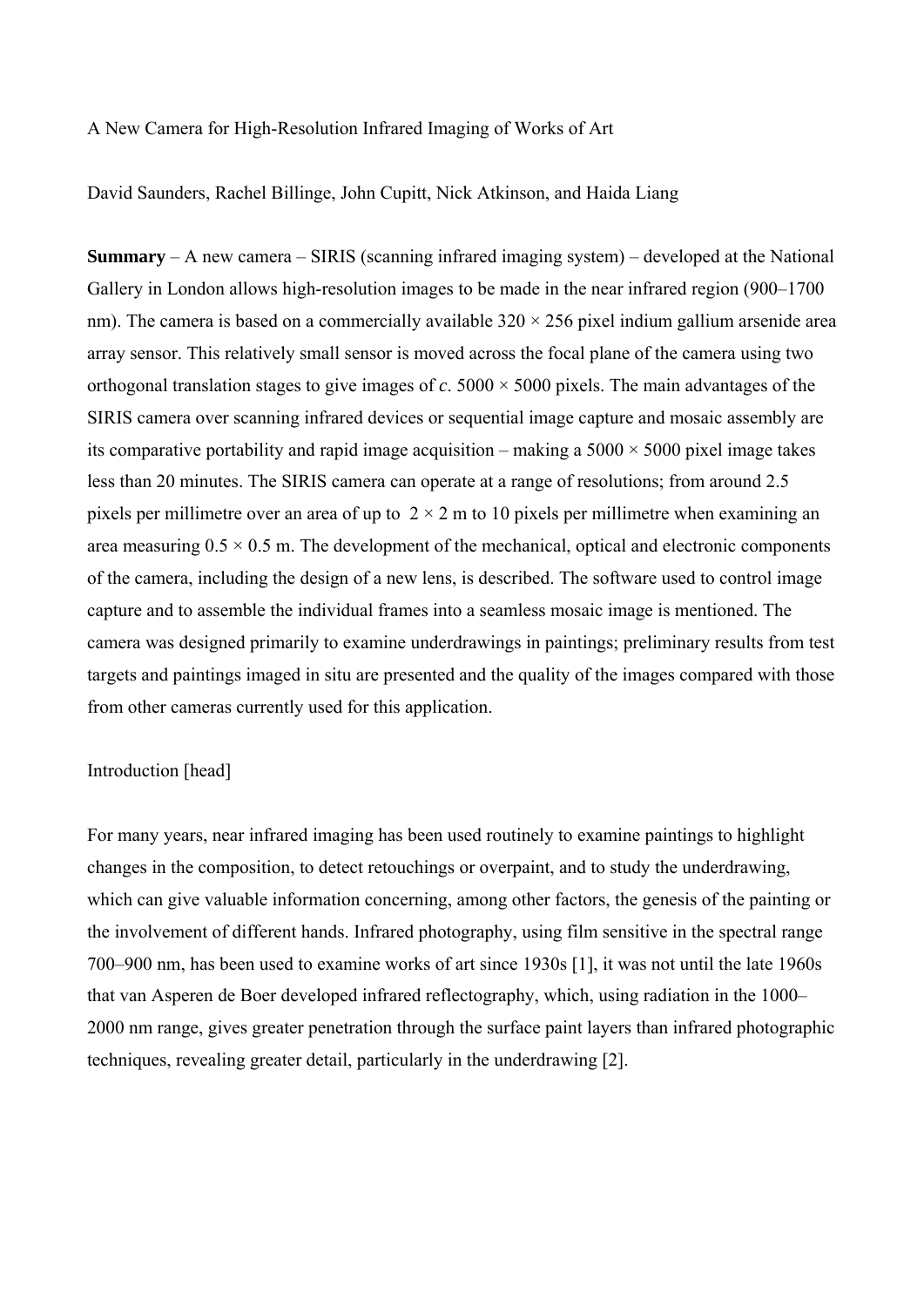Throughout the 1970s and 1980s many museums and galleries made use of infrared reflectography equipment based on infrared vidicon tubes, most notably those manufactured by Hamamatsu. To make a permanent record of the ephemeral images produced by these infrared vidicon tubes, the image was displayed on a TV monitor and a photograph of the image was made using standard black and white film. By the end of the 1980s it was quite common for the signal from the vidicon camera to be digitized, processed and stored [3]. Images from vidicon cameras are, however, plagued by geometric and radiometric stability problems, which can only be partly addressed by modifying the camera [4]. Solid-state cameras sensitive to radiation in the near infrared have become more widely available over the last 15 years, and promise better-quality, distortion-free images [5]. Some museums have purchased such solid-state infrared cameras, mainly based on either platinum silicide (PtSi) [5], or indium gallium arsenide (InGaAs) sensors.

<span id="page-1-0"></span>However, the solid-state and vidicon infrared imaging devices share a common drawback: they have much lower resolution compared to visible region CCD (charged-coupled device) cameras. Vidicon cameras usually produce images at standard video resolutions,  $768 \times 576$  pixels for PAL or 640  $\times$ 480 for NTSC.<sup>[1](#page-1-0)</sup> Solid-state cameras are less tied to video formats, but arrays larger than  $640 \times 480$ for InGaAs and  $800 \times 512$  for PtSi tend to be custom-built for use in astronomical instruments and extremely expensive. The size of image needed for a whole painting depends on the level of detail that is required – for example, a resolution of around 10 pixels per millimetre is needed to examine brushstrokes and the majority of craquelure in visible images [6]. At a resolution of 10 pixels per millimetre, images from any of the cameras described above will only cover between  $60 \times 50$  and  $80 \times 60$  mm on the painting surface. If the whole painting or large areas of interest are to be examined, then current practice is to make a series of images covering the region of interest and assemble a mosaic from these using image processing software. Such image assembly procedures have been commonly used for decades in astronomy and satellite mapping, and were applied to digitized infrared reflectogram images of paintings from the late 1980s [3], although the procedures for image capture, correction, assembly and balancing have subsequently been refined through modifications to the standard hardware and through improved software [4, 7, 8].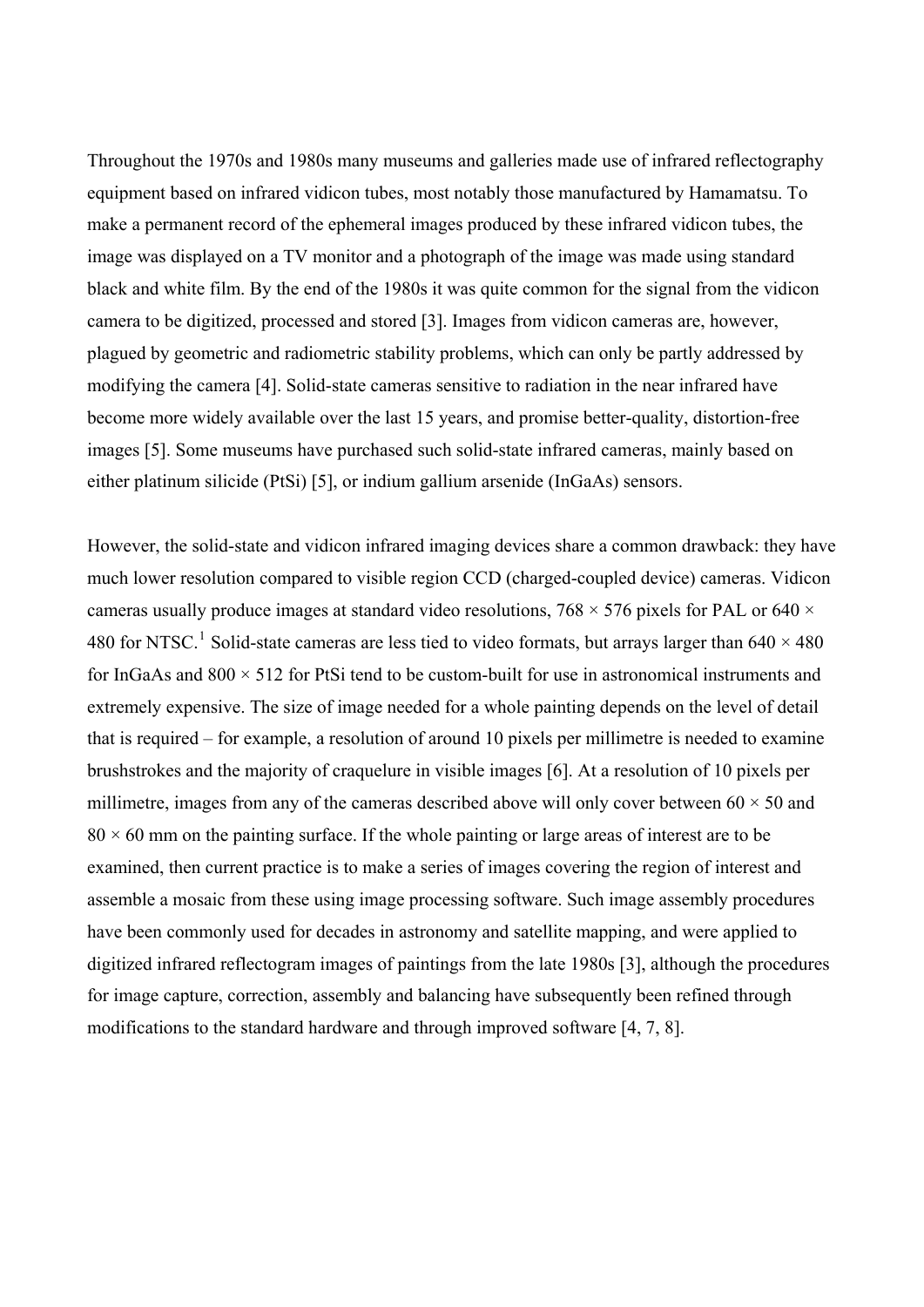Concurrently, instruments to make infrared reflectogram images that are based on the principle of scanning an infrared-sensitive point detector over the surface of a painting, or part of a painting, have been developed [9–11].

However, the two methods described above (making a mosaic assembly or scanning with a point sensor) have two main disadvantages. First, making an infrared image of a whole painting takes many hours, or even days if the time required for image assembly is included. Second, the equipment needed to scan the point sensor or camera across the surface of the paintings is generally heavy and large. The project reported here set out to construct and test a system that was fast, and as compact and portable as possible, building on experience gained during the earlier development of a scanning colour camera.

In the early 1990s, the National Gallery, London had participated in a project to build a highresolution colour camera to image paintings, based on the notion of moving an area array across the focal plane of a large format lens by means of two orthogonal motorized stages. The sensor comes to rest at a number of positions, at each of which a frame is recorded. The individual frames are joined into a seamless image by the software that drives the camera. The resulting prototype camera produced images with a resolution of up to 20000  $\times$  20000 pixels using a sensor with only 500  $\times$ 290 pixels [12]. A much faster, improved version of the camera, based on the same principles, was subsequently developed which could produce a  $10000 \times 10000$  pixel colour image in less than three minutes. This camera (the MARC II camera) was used during 2000–2002 to make images of all the paintings in the National Gallery collection [13]. An obvious application of the principles behind these visible region cameras was to construct an analogous camera containing a sensor that responded in the near infrared region of the spectrum. The resulting camera, named SIRIS (scanning infrared imaging system) and its application to the study of paintings are described here.

Camera Elements [head]

l

<sup>1</sup> PAL and NTSC are the and European and American broadcast video standards respectively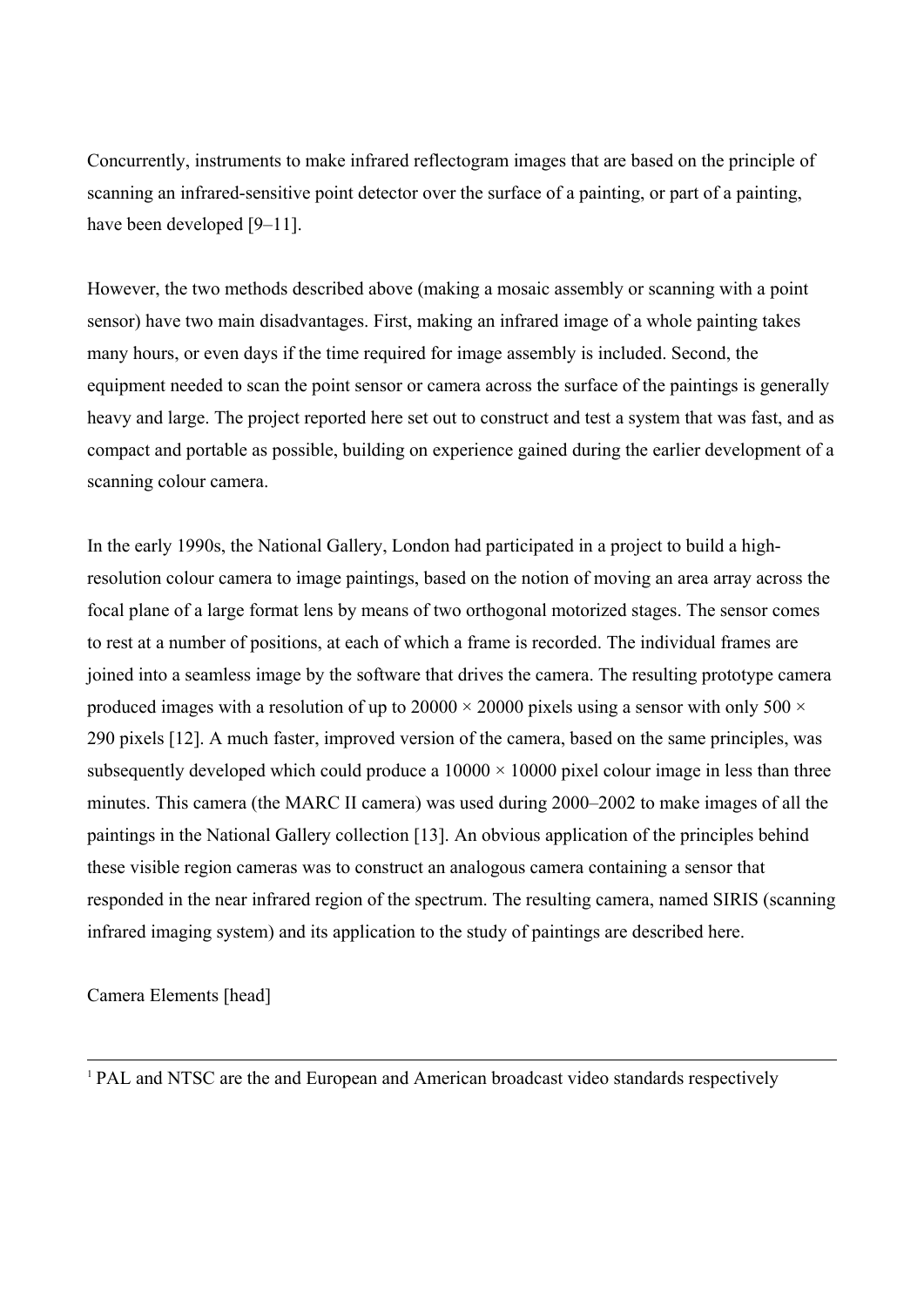### Near infrared focal plane array [sub-head]

The choice of sensor was determined by three principal factors: spectral sensitivity, cost and practical considerations. The first criterion was that the wavelength range needed to reveal underdrawings. A study of the visibility of underdrawing lines had concluded that a wavelength of around 1800 nm gave optimal visibility, but as the materials comprising the overlying layers vary, the optimum wavelength to reveal a particular area of underdrawing would probably need to be determined empirically [14]. It has been claimed that lead sulphide vidicon cameras are sensitive to wavelengths as long as 2000 nm, but Walmsley et al. estimate that under normal operating conditions, the system responds only to radiation up to 1600 nm and is most sensitive in the range from around 1000 to 1400 nm [5]; however, no focal plane sensors based on lead sulphide are currently available. Walmsley et al. also concluded that germanium (Ge) sensors gave good results in terms of revealing underdrawing [5], but no germanium-based arrays are available either. Four solid-state sensor technologies were considered: those based on PtSi, InGaAs, mercury cadmium telluride (MCT or HgCdTe) and indium antimonide (InSb). All four have been used in spectroscopic applications in the field of astronomy and their intrinsic properties have been widely reported [15, 16]. The spectral sensitivity of these detectors can be highly dependent on operating temperature, and some of the sensors require cooling (to as low as c. 77K) to obtain acceptable signal-to-noise ratios. The need to include a cooling apparatus (for example a closed-cycle Stirling system) within the camera, and to move it in concert with the detector array, would have increased the potential cost of the sensor unit greatly and made its incorporation into a scanning camera impractical, so the different materials were evaluated in terms of both their spectral response and their sensitivity when operating at near ambient temperature.

Although PtSi cameras have previously been used widely to examine works of art they have the dual disadvantages that their response lies principally in the 3000–5000 nm range, reflecting their principal use as thermal imagers, and that the detector array must be cryogenically cooled, typically by liquid nitrogen or a closed-cycle Stirling cooler [17, 18]. Over recent years cameras with InSb or HgCdTe sensors have largely superseded PtSi devices in the thermal imaging field. InSb detectors have better sensitivity in the 3000–5000 nm region than PtSi sensors but require cooling to operate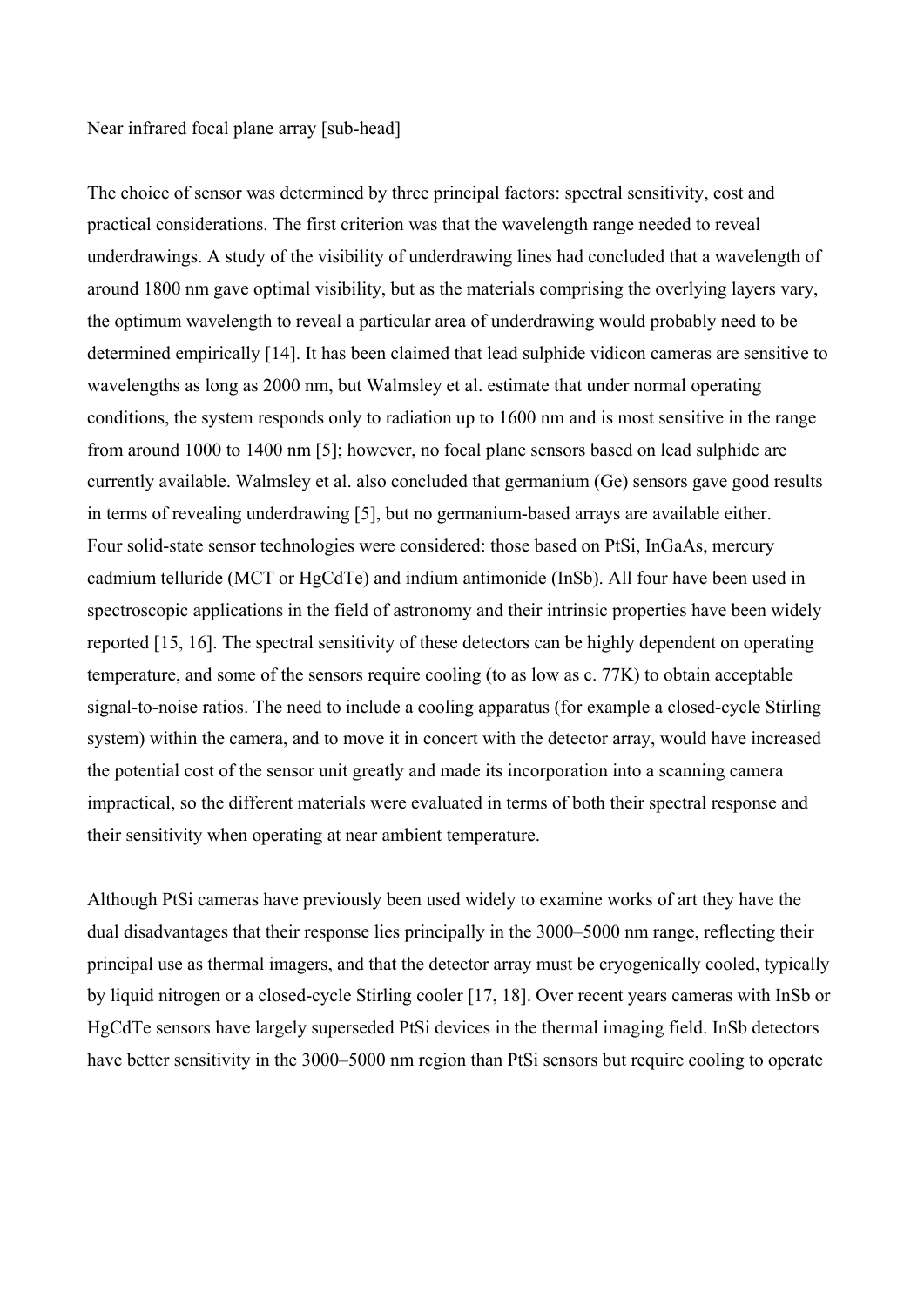<span id="page-4-0"></span>satisfactorily. The spectral response of HgCdTe sensors can be tuned by adjusting the ratio of mercury to cadmium. Figure 1 shows the response curve for a HgCdTe detector designed to operate in the 3000–5000 nm range; this sensor again requires cooling to obtain an acceptable signal-tonoise ratio. The main drawback with arrays based on PtSi, InSb or HgCdTe is that they are all tailored to operate as thermal imagers and have peak responses at much longer wavelengths than those used for infrared reflectography.

InGaAs detectors have several key advantages. First, they operate efficiently at, or near, room temperature, giving low dark current and good quantum efficiency (60–70%) at 20ºC [19]. Second, they have a peak response in the region (c. 1000–2000 nm) previously identified as most appropriate for infrared reflectography (Figure 1) [14]. Although the upper wavelength limit of standard InGaAs arrays is only around 1800 nm, this should be adequate to examine most underdrawing in traditional easel paintings. Based on the ease of use and spectral sensitivity, it was decided to pursue a solution based on an InGaAs array. During the late 1990s, trials were conducted at the National Gallery with two different InGaAs focal plane array cameras.

Incorporating an InGaAs sensor into a scanning camera presented additional challenges compared to the construction of the MARC II camera. The sensor pitch for the MARC camera is 6.7 μm and, using super-sampling,<sup>[2](#page-4-0)</sup> produces a 10000  $\times$  10000 pixel image over a focal plane that is 33.5  $\times$  33.5 mm [13]. Because the fill factor of the InGaAs array is over 90%, super-sampling was not considered and, as the sensor pitch for the sensor is c. 30  $\mu$ m, a focal plane measuring 300  $\times$  300 mm would have been required to make an image of  $10000 \times 10000$  pixels. This would have created a large unwieldy camera, too large to be easily portable: one aim of the project was to build a camera that is sufficiently portable to permit it to make images in situ. A lower resolution was adopted and the design based on scanning a  $5000 \times 5000$  pixel image by moving the sensor chip across a  $150 \times 150$  mm focal plane. An Indigo Alpha 320  $\times$  256 pixel camera was selected as the

l

<sup>&</sup>lt;sup>2</sup> When a camera super-samples an image, the array is displaced by a fraction of a pixel (usually one half) in both the horizontal and vertical directions, which increases the resolution of the resulting image.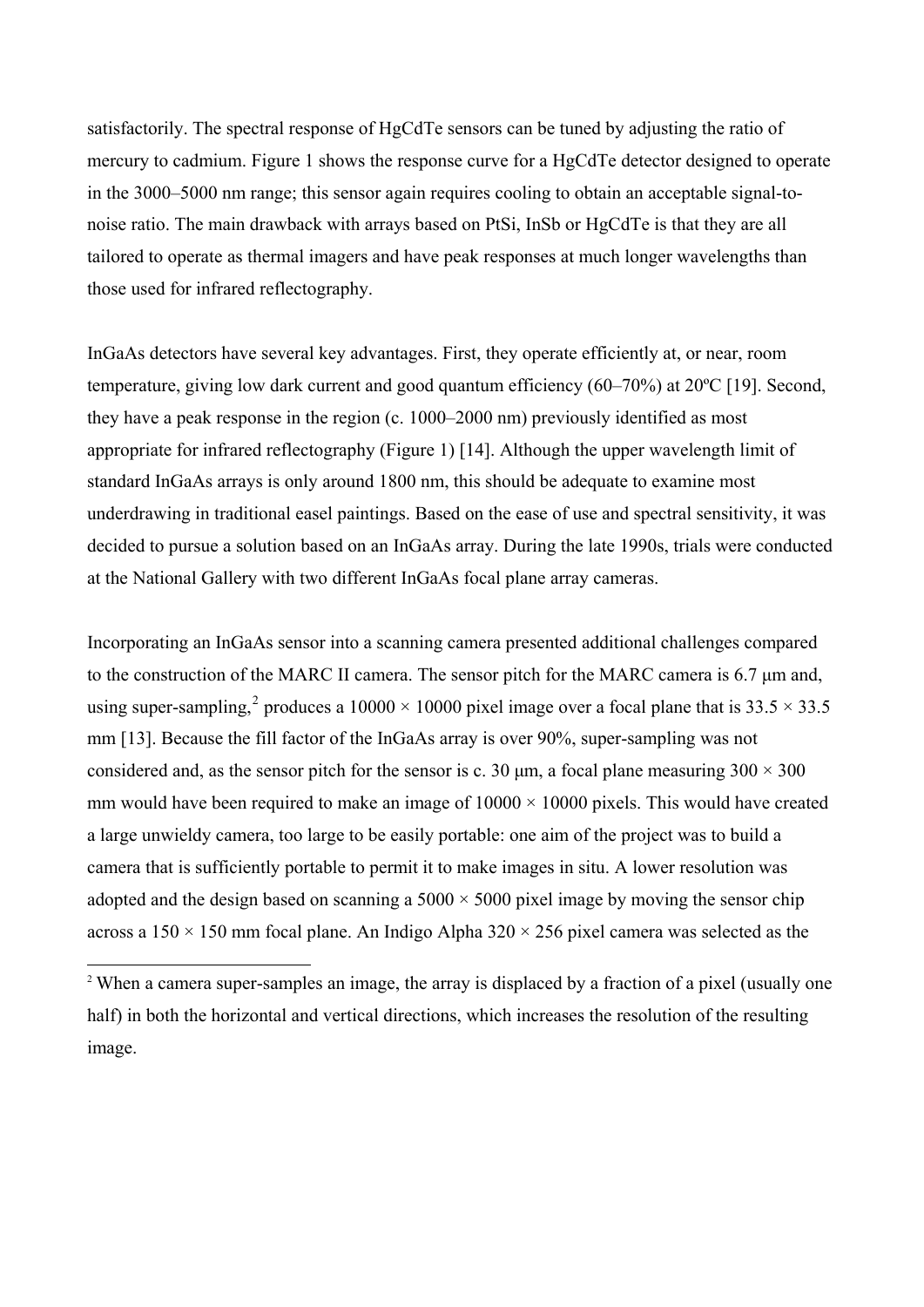basis for the scanning camera [20]. This choice of sensor size was the result of a compromise between size, cost and availability. The larger the sensor size, the fewer images are needed to cover the focal plane (for example, had a  $640 \times 512$  pixel sensor been used, four times fewer individual frames would need to be made). However, the cost of the larger sensor and export controls on near infrared arrays led to the use of the lower-resolution device.

### Near infrared large format lens [sub-head]

The camera was intended to be used not only to image large paintings in situ, but to make more detailed images of smaller paintings or portions of a painting. Three conditions were defined in the design (see Table 1), ranging from imaging large paintings, up to  $2000 \times 2000$  mm, with a camerato-object distance of c. 4000 mm to examining smaller areas ( $500 \times 500$  mm) with a camera-toobject distance of c. 1000 mm. For an image of  $5000 \times 5000$  pixels, this gives a resolution range from 2.5 to 10 pixels per millimetre, suitable for a general inspection of a painting and a detailed study of the underdrawing respectively. These object sizes and object-to-camera distances define the field-of-view that is free from vignetting, which in this case needs to be at least 39º.

The lens needed to provide a suitable magnification factor, have sufficient resolving power and be free of aberration across the field of view. A lens with a focal length of 280 mm gives a magnification factor of 0.075 at an object–sensor distance of 4000 mm, which corresponds to a resolution of 2.5 pixels per millimetre on the object plane; to achieve a resolution of 5 or 10 pixels per millimetre the operating distance would be 2150 or 1200 mm respectively, similar to the specification in Table 1. The diameter of the lens determines the diffraction-limited resolution or point spread function (PSF) of the lens, although as a result of aberration the actual PSF of the lens is usually worse than the diffraction-limited resolution. Increasing the f-number of the lens results in a smaller lens diameter, and hence reduces the mass of the lens, but the exposure time and the PSF are increased. As a compromise, an f-number of 10 was chosen, which has an aperture of 28mm, giving a diffraction-limited resolution of c. 5 pixels per millimetre at an object distance of 4000 mm. Hence, the combined resolution of the system is limited by the pixel size rather than the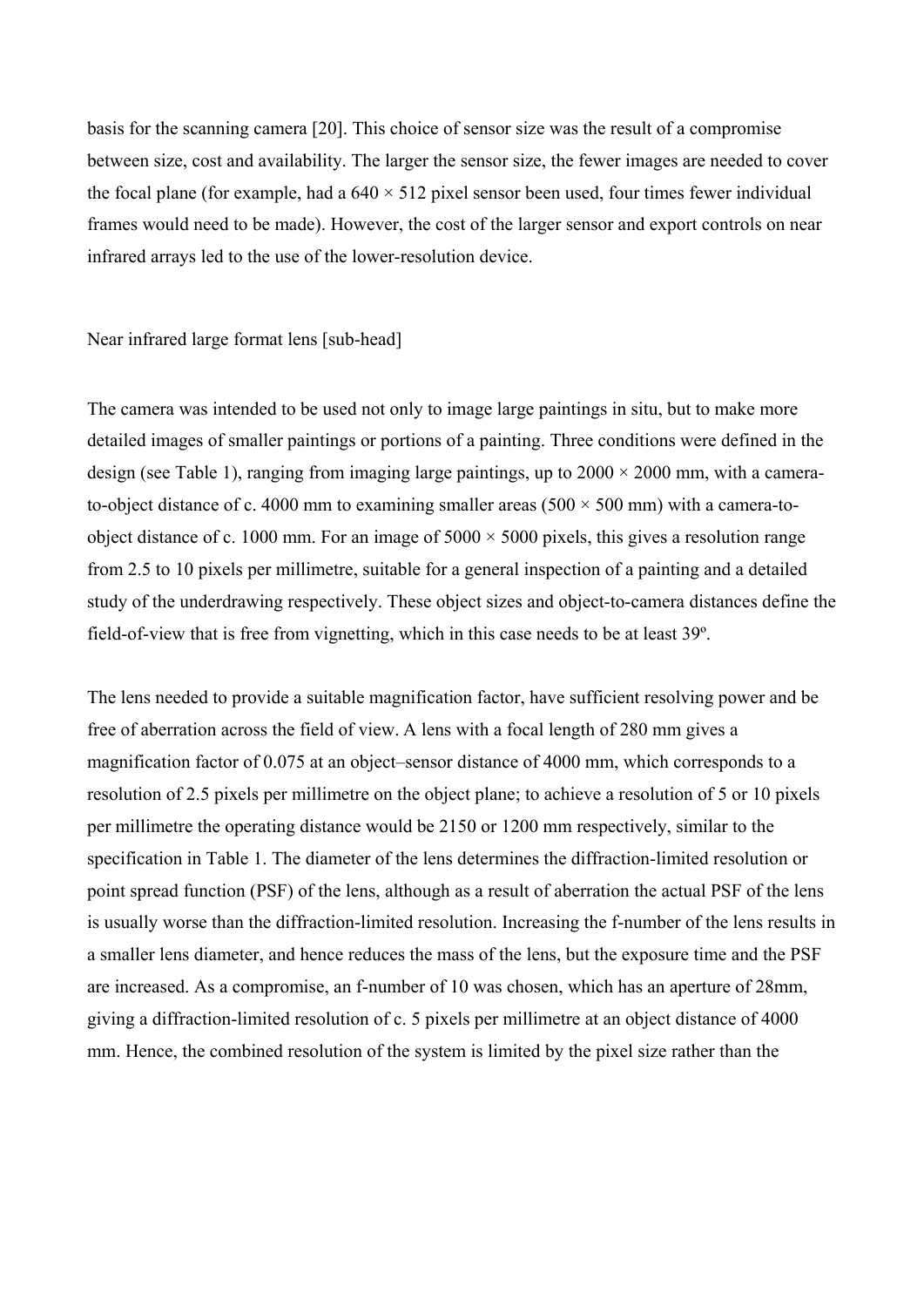diffraction limit of the lens. However, to cope with aberration a larger diameter lens that could be stopped down to f/10 was designed.

Large format lenses made for the visible range are available to meet these criteria, but a lens designed for the visible range will be adversely affected by chromatic aberration in the infrared region. In addition, these large format lenses are frequently optimized for the visible range by applying anti-reflection coatings that also reduce their transmission in the infrared region. Lenses that are intended for use in the near infrared (900–1700 nm) are designed to operate with the relatively small infrared sensors described earlier; none met the requirement for high resolution and large field of view.

There was little alternative but to design a lens specifically for the new camera. A new five-element lens comprising a meniscus followed by two cemented doublets, with an internal fixed aperture stop was specified. The design was refined after the polished glass for each element was delivered, to account for small differences from the theoretical specification, and an anti-reflection coating was applied that reduced the average reflection to <1.5% in the 900–1700 nm region. The lens elements were assembled in a tubular mount. The final lens has a focal length of 242 mm and was found to show minimal aberration, so that the PSF of the lens was essentially diffraction-limited (Table 1). The front of the lens barrel has a standard 67 mm diameter thread to allow a  $100 \times 100$  mm filter holder to be attached. This contains a Kodak 87 filter, which prevents visible light from entering the camera. In future it is intended to investigate the use of other filters that transmit a narrower range of wavelengths in the infrared region.

### Sensor positioning system [sub-head]

To move the sensor across the focal plane, two conventional stepper-driven 'Unislide' stages, each capable of a displacement of 150 mm with an accuracy of <0.05 mm per 100 mm, were selected. Using 4000 steps per revolution the stages have an accuracy of 0.25  $\mu$ m and a repeatability of <10 μm. To improve the repeatability, the stages are always driven in the same direction when positioning the sensor prior to image capture. The InGaAs sensor unit was mounted on to the upper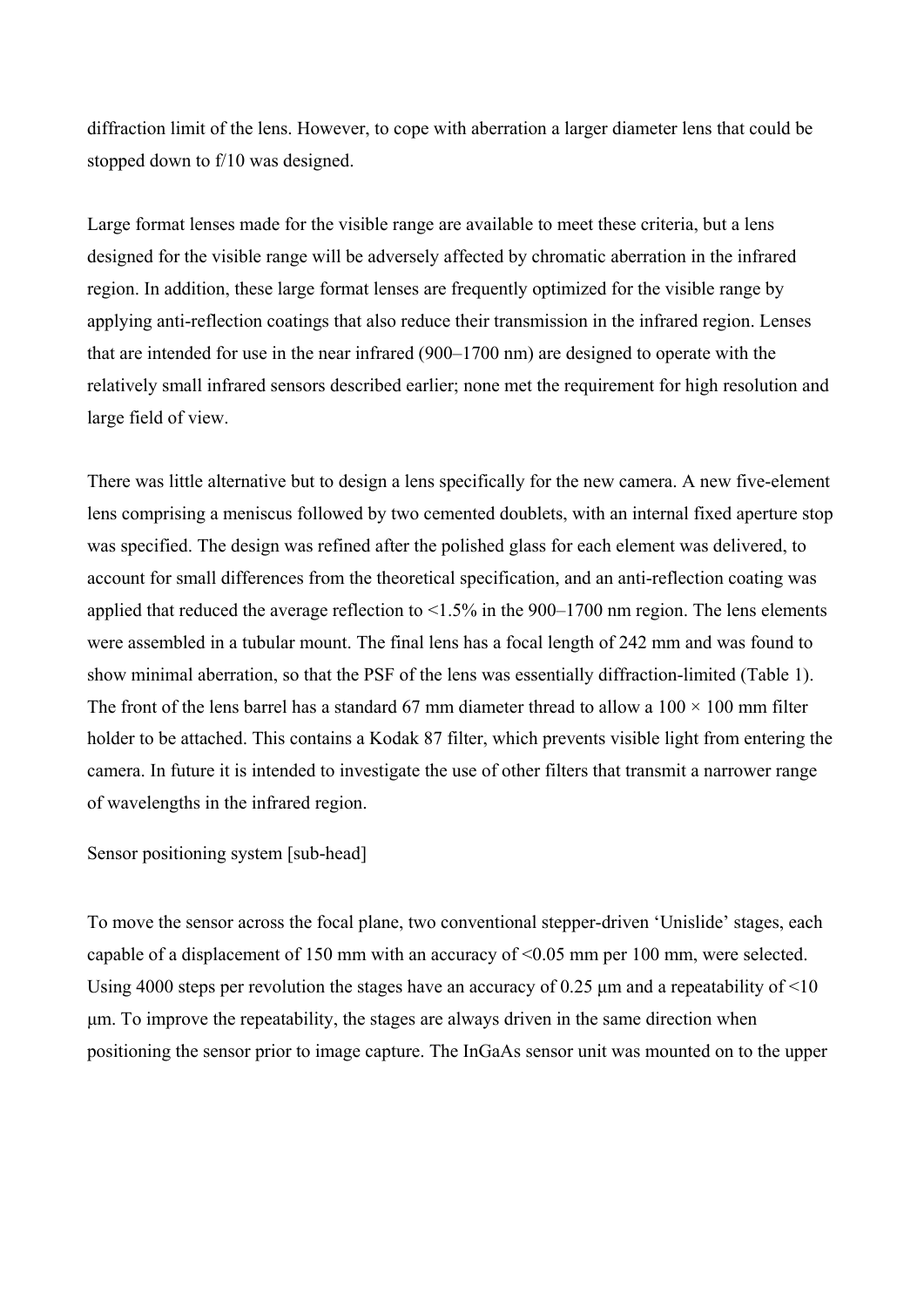stage using a custom-designed bracket that ensured its focal plane was parallel to the motion of the stages.

The stages are driven by high-torque stepping motors, controlled individually by Xli type controllers from Parker Automation; these are linked to a computer by a serial (RS232) cable. A home sensor mounted on each stage allows repositioning to a known, repeatable point. For stability the stages are mounted on the thick aluminium back plate of the camera (Figure 2); the back plate is pocketed to reduce the overall mass of the camera while ensuring rigidity where required.

Camera body and power supply [sub-head]

In addition to forming a light-tight enclosure, the camera body must also provide a rigid base for the translation stages holding the sensor and must maintain the lens in position so that its optical axis remains perpendicular to the focal plane while it moves along its focal axis by up to c. 62 mm to achieve the different image resolutions given in Table 1. As the camera was intended to be relatively portable and lightweight, rigidity was achieved by attaching both the back plate and the lens to a strong horizontal element (Figure 3). This rigid support is in turn mounted on an adaptor plate that fits either to an astronomical tripod or, for fieldwork and imaging in situ, to a heavy-duty photographic tripod (Figure 4). The movement of the lens with respect to the focal plane is achieved by mounting the lens unit on an adjustable stage. The rough position of the lens is adjusted by moving a rod marked with the correct positions of three commonly used imaging resolutions, and the fine focus is then adjusted using a micrometer attached to this stage (Figure 5).

For transportation, the lens can be removed from the stage, and the rigid base, which is hinged, can be folded towards the camera to reduce its overall size (Figure 6). Between the lens and the case housing the stages and the camera electronics are two sets of bellows: a rigid self-supporting set nearest the case and a more flexible set nearer the lens. The bellows can be collapsed and a blanking plate attached to protect the sensor and electronics in the main camera case while the camera is folded.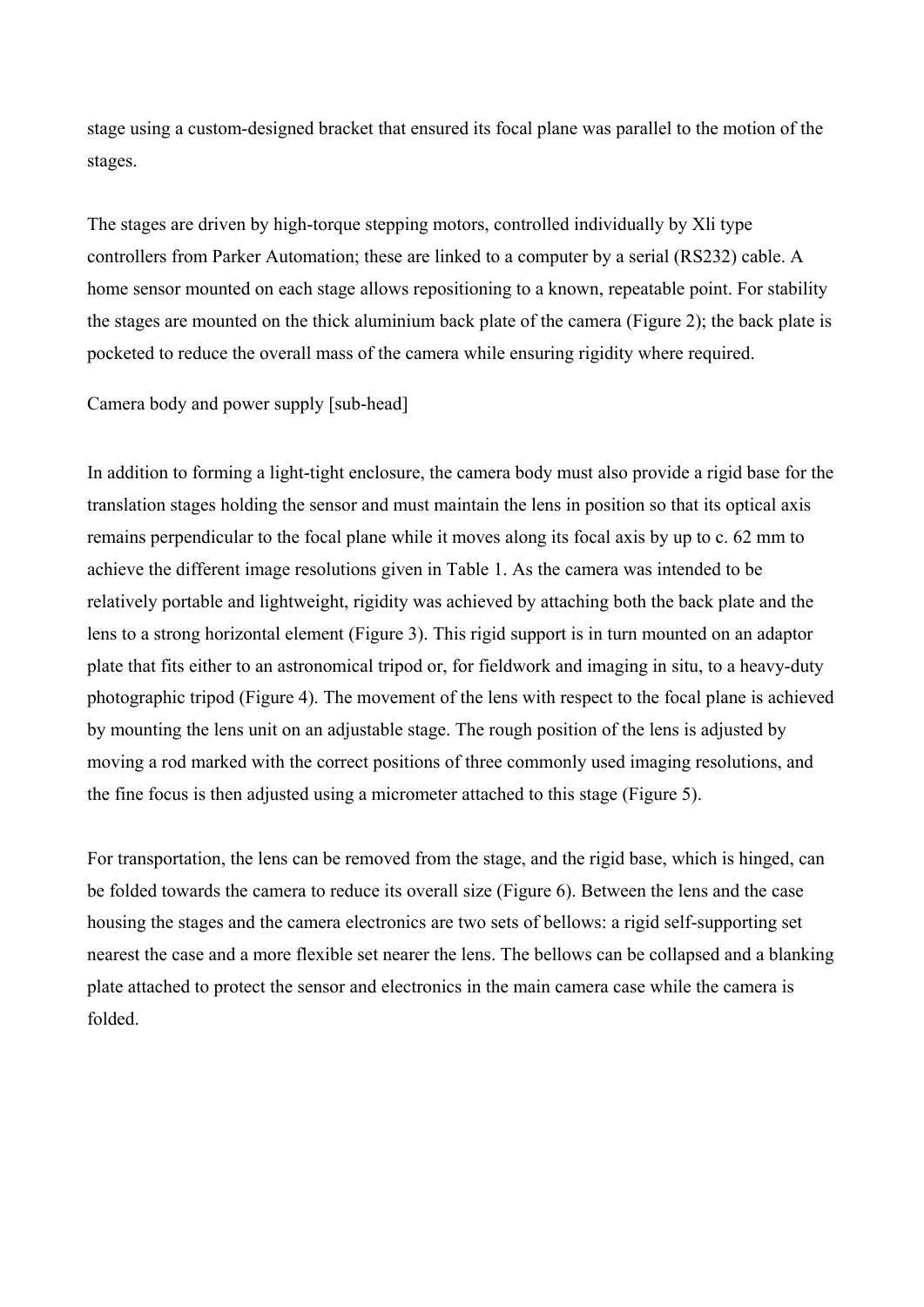The body also houses the camera electronics, which are mounted to one side of the translation stages and connected to the sensor head using a very flexible 44-way ribbon cable (Figure 2). All the internal elements of the case are anodized black to reduce unwanted reflectance.

A separate box was constructed to house the motor and camera power supplies, the motor controllers and the image capture card. This control box provides all the control and power connections needed to run the camera from a single mains socket; five cables connect the box to the camera, including that connecting the image capture card to the camera electronics. Each has a unique connector so that it should not be possible to connect the camera to the control box incorrectly. Inside the box, the image capture card is connected to an adapter, so that the images can be read through the PCMCIA port on a laptop computer. A serial link from the laptop to the control box is used to control the motion of the stages.

Control and capture and calibration software [sub-head]

The camera is controlled by a modified version of the software written in the Scientific Department at the National Gallery for the earlier MARC cameras [13, 21]. The modules to view, select, capture and save areas of the focal plane are essentially identical, with the main difference from the earlier software being the number of images to be made – with an image overlap of 60 pixels, a grid of 18  $\times$  24 images, each of 320  $\times$  256 pixels, was needed to give a final image resolution of 4740  $\times$  4764 pixels. The software for the SIRIS camera uses the National Instruments NI-IMAQ software that is supplied with the interface card to grab frames from the sensor. A complete capture and assembly of all 432 tiles takes around 18 minutes.

Probably as a result of the cable between sensor and electronics, the SIRIS camera has a higher dark current than the original camera from which the components derive. The dark current varies between the two read-out circuits on the chip, with the dark current for the odd columns having a bias set at below the zero of the analogue-to-digital (A–D) converter. To correct for the dark current, the software uses an image of an evenly lit uniform white target taken while the camera is defocused. Neutral density filters are used to reduce the signal to the point where the leakage for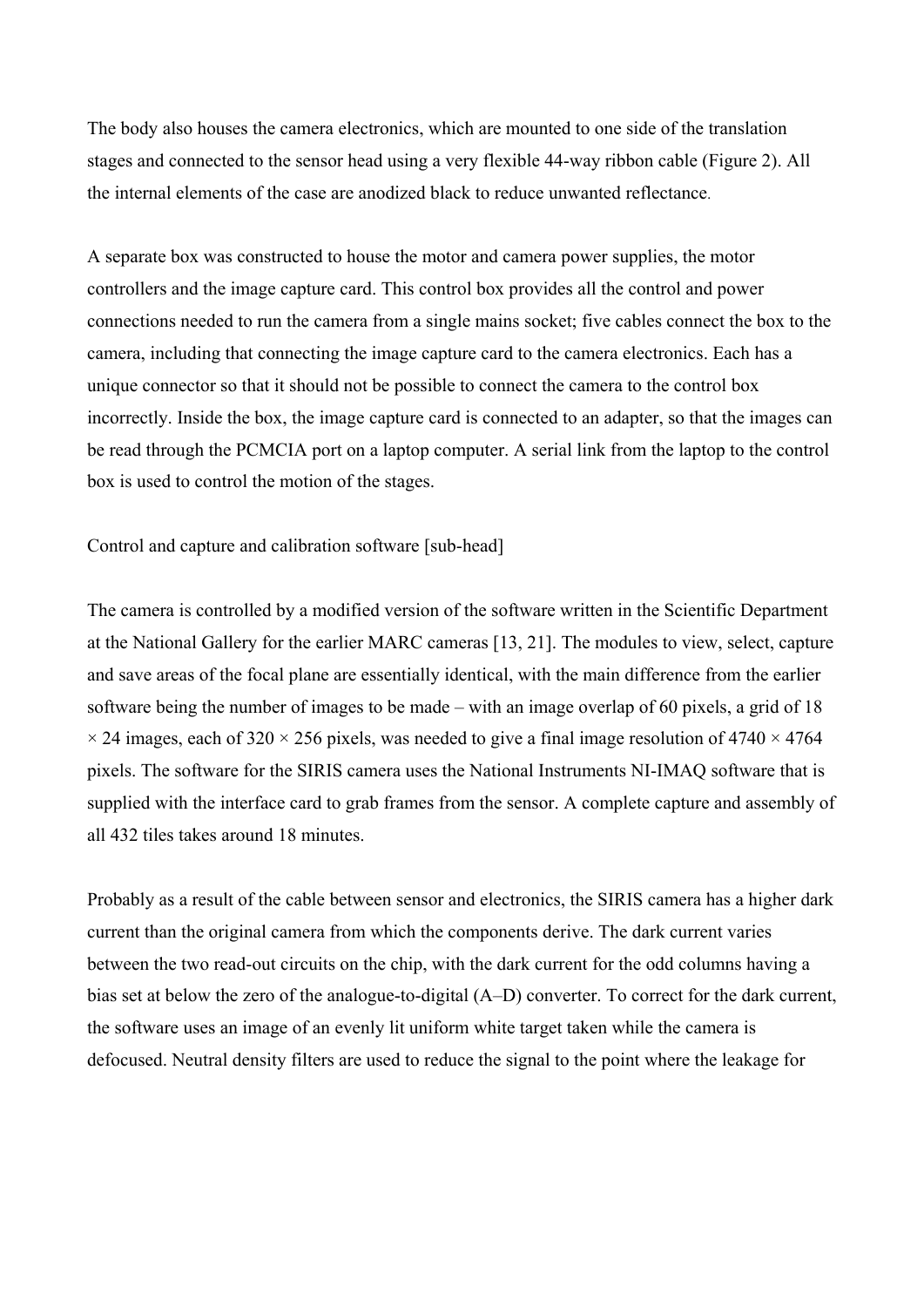both odd and even columns is just greater than zero; 32 frames are captured and averaged. If this average image was simply subtracted from every frame it would tend to clip the signal at zero in dark parts of the image, so an additional constant positive offset of the dark frame average plus 128 is added.

To compensate for variations in pixel sensitivity, the software uses a set of dark-current corrected images of a well-lit uniform white target. For each pixel in each tile a scaling factor is calculated to normalize the sensitivity of that pixel relative to the brightest part of the white reference image. This correction also compensates for two other factors: lens vignetting and the variation of sensitivity with the angle of illumination as the sensor travels across the focal plane. The sensor also has a number of 'dead' pixels, (pixels for which the value at a given point in the illumination range differs from the average value by more than a number of standard deviations). The software uses a map of the dead pixels (about 34 for the sensor in the SIRIS camera) to replace each dead pixel with the median value of the eight surrounding pixels.

When the tiles are joined together to make the final image, the software analyses the overlap areas and displaces each tile by a small amount to reduce mosaic artefacts. This removes errors caused by, for example, sagging of the easel over the exposure period. At the same time the relative brightness of the overlap areas is checked and tiles adjusted in brightness to remove any visible tile boundaries caused by changes in lighting intensity.

## Results [head]

The individual components of the camera were tested prior to assembly and a series of tests was performed to ensure that, among other things, the case was light-tight, the motors did not drive the stages beyond their end points and that the cable did not become trapped during scanning. The next stage was to image a test panel kept in the Scientific Department at the National Gallery. This comprises a white ground, with underdrawing in a number of typical materials, including black ink, charcoal and coloured chalks. Each type of material is covered with one or more paint layers containing traditional pigment mixtures representative of the paintings in which underdrawing is usually detected. This test chart had already been imaged using a Hamamatsu vidicon camera and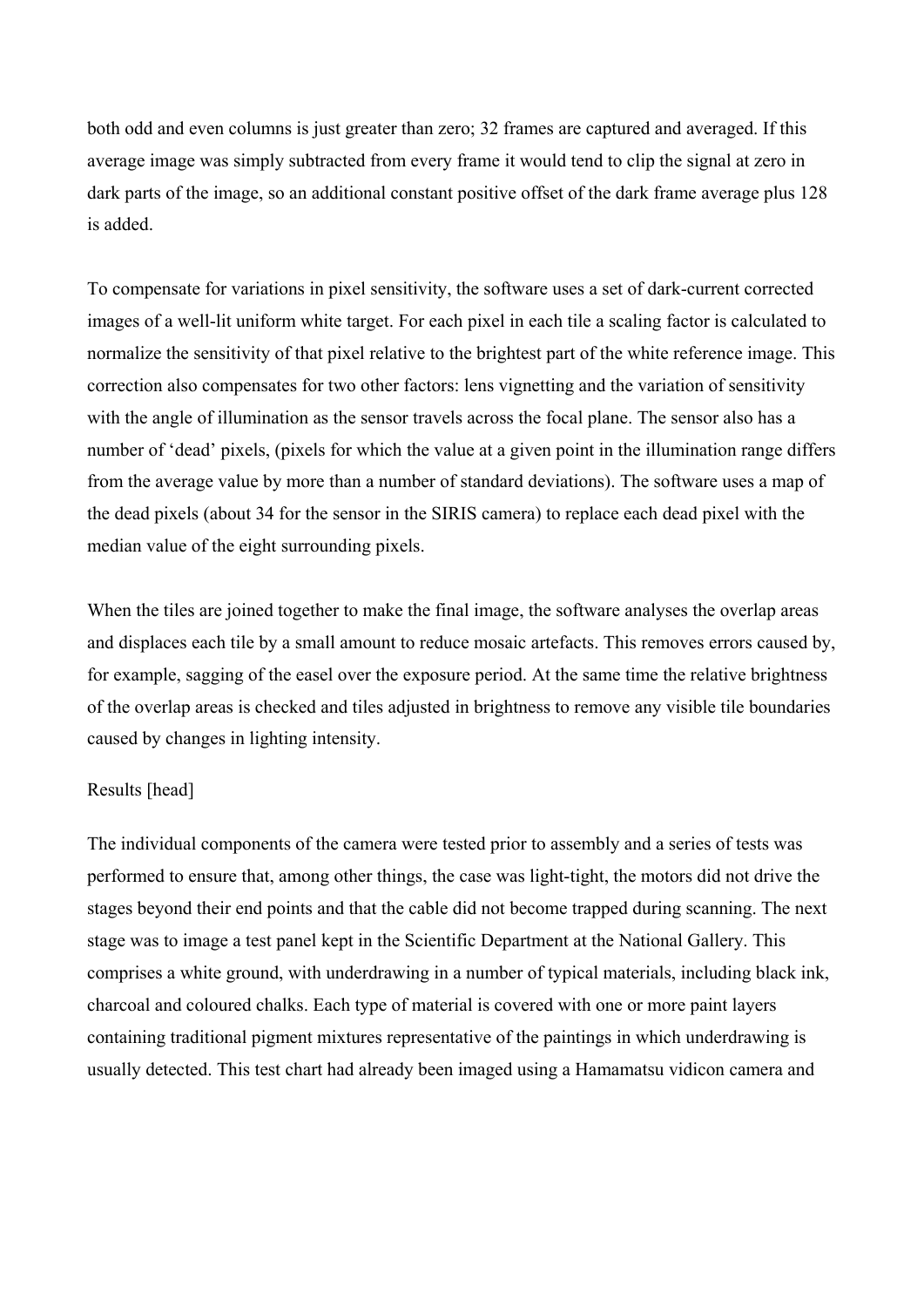had been examined with InGaAs and PtSi cameras during their evaluation in the 1990s. Figure 7 compares the image made with the vidicon camera (Figure 7a) with that made with the SIRIS camera (Figure 7b). The penetration of the paint layers to reveal the underdrawing is broadly similar in each case, but while the resolution (in pixels per millimetre on the panel) is the same in both images, that made with the SIRIS camera is much sharper, allowing individual underdrawing lines to be seen clearly. Figures 7c and 7d show images for one patch on the chart; an underdrawing in bone black in a gum medium over two layers of lead-tin yellow in oil that has been covered with a further layer of lead-tin yellow in oil. In the image made with the SIRIS camera (Figure 7d), more detail is visible, showing the 'beading' of the ink within the brush strokes, the result of poor wetting during its application.

Comparative images were made of a number of paintings as they passed through the conservation studio, using the current method of grabbing a sequence of images with the Hamamatsu vidicon camera and the SIRIS camera. The example illustrated here is from *The Adoration of the Name of Jesus* by El Greco (National Gallery, London No. 6260) (Figure 8). With the vidicon 55 images (in a 5  $\times$  11 grid) were required to give a final image of 4376  $\times$  2677 pixels, corresponding to a resolution of approximately 8 pixels per millimetre on the surface of the painting. To obtain an image at maximum resolution, two images were made with the SIRIS camera and joined together to yield an image of  $6048 \times 3794$  pixels, corresponding to a resolution of 11 pixels per millimetre; comparative details from the vidicon and SIRIS images are shown in Figure 9a and 9b respectively. The mosaic image from the vidicon would be considered a very good image, perfectly suited for publication. However, the image from the SIRIS camera shows better sharpness and contrast and does not have the slight 'banding' often found in the darker areas of mosaic images made with the vidicon, which are due to differences in the response of the tube as the camera warms up during an acquisition and which cannot fully be corrected during image assembly and balancing; the SIRIS image does not suffer these problems as the sensor is temperature-stabilized. Another advantage of the new camera will be the speed with which images can be made. In this example, the vidicon images were made by an experienced user of the camera who was also familiar with the image assembly software; an hour was necessary to capture the images and a further hour required to assemble the 55 frames. In contrast, it took about half an hour to set up the SIRIS camera and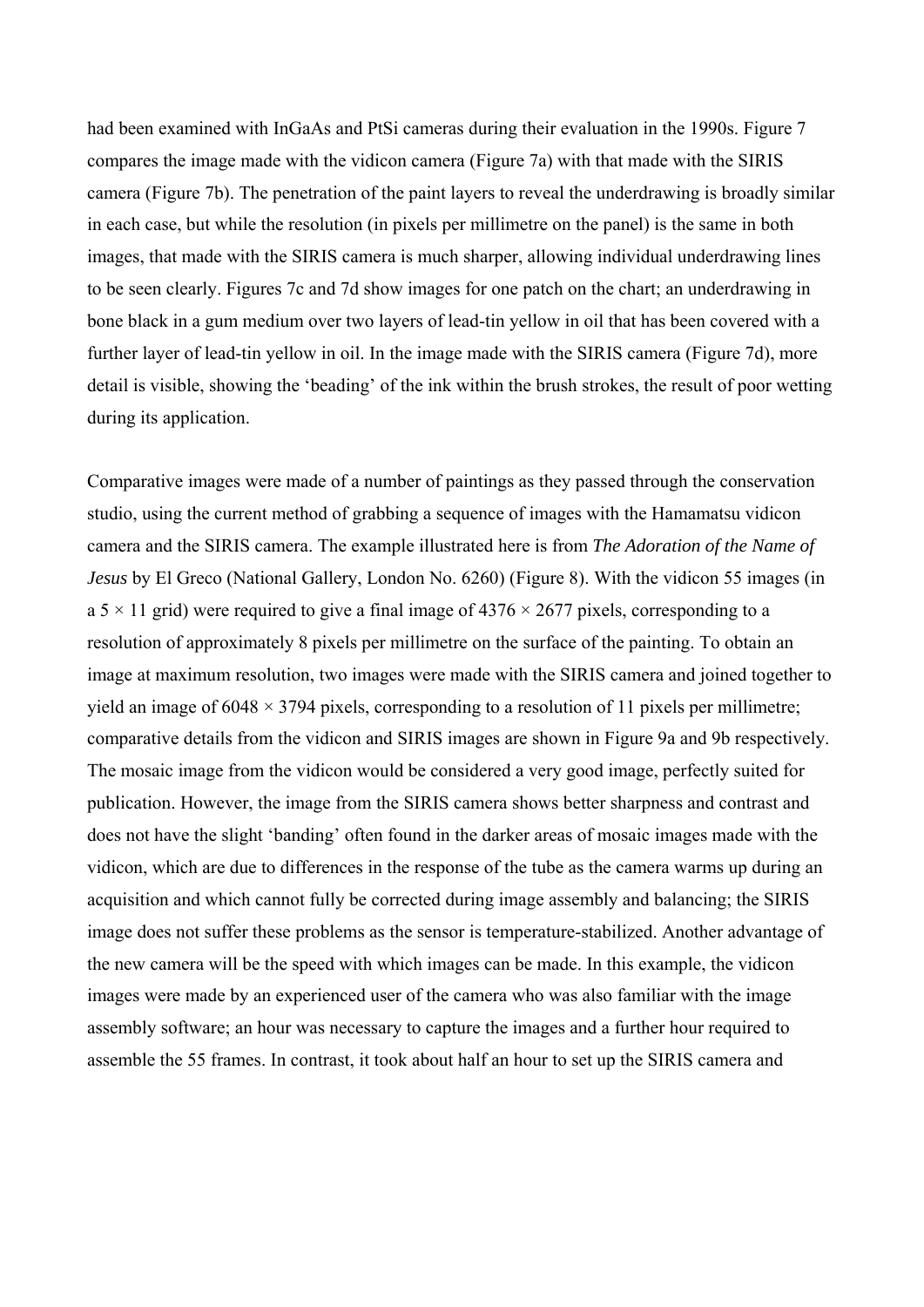around 20 minutes to capture and (automatically) assemble the sub-images. It is expected that with practice and use, the time for set-up might be reduced somewhat. These timings also compare favourably with point scanning infrared systems, which would take several hours to set up and scan an equivalent area.

As can be seen from Figure 4, the SIRIS camera has also been used to make images of paintings in situ at the National Gallery; this was not possible using the vidicon, as a mechanical system was required to move either the camera or the painting. The flexibility of the optics and the speed of setup and acquisition allow the camera to be used to make a quick preliminary assessment to assess whether it is worthwhile to make a more systematic, higher-resolution survey of all or part of a larger painting. A good example is the large altarpiece of *The Virgin and Child with Saints Jerome and Francis* by Perugino (NG 1075) (Figure 10a). This is a large panel painting on which considerable underdrawing is visible through the paint under visible light. It was hoped, however, that an infrared study might help improve the understanding of the artist's use of cartoons for all or part of the drawing. In particular it had been suggested that the two angels might derive from a single cartoon, inverted to give a symmetrical pair. If a cartoon had been used it was hoped that some signs of the transfer of the design, such as pouncing, might be seen in the infrared reflectogram. The SIRIS camera was used to make a low-resolution scan of the whole painting while it was still on display in the Gallery (Figure 11). The reflectogram image (Figure 10b) has a few problems, mainly with light distribution due to the fact that positioning of the lights was restricted by the proximity of other paintings in the Gallery, but it is good enough to show that a cartoon was indeed used for the underdrawing of the angels and that there is interesting underdrawing in the main figures. The painting was therefore taken off display so that a higherresolution reflectogram could be made under studio conditions. The resulting image (Figure 10c) made by joining together a number of sub-images, is 8030 x 9610 pixels, which gives a resolution of about 4 pixels per millimetre. This image reveals the dots made by pouncing a pricked cartoon (see detail in Figure 10d) and analysis of the results has allowed it to be shown convincingly that the same cartoon was used for both angels, as well as providing evidence of cartoon use for the main figures.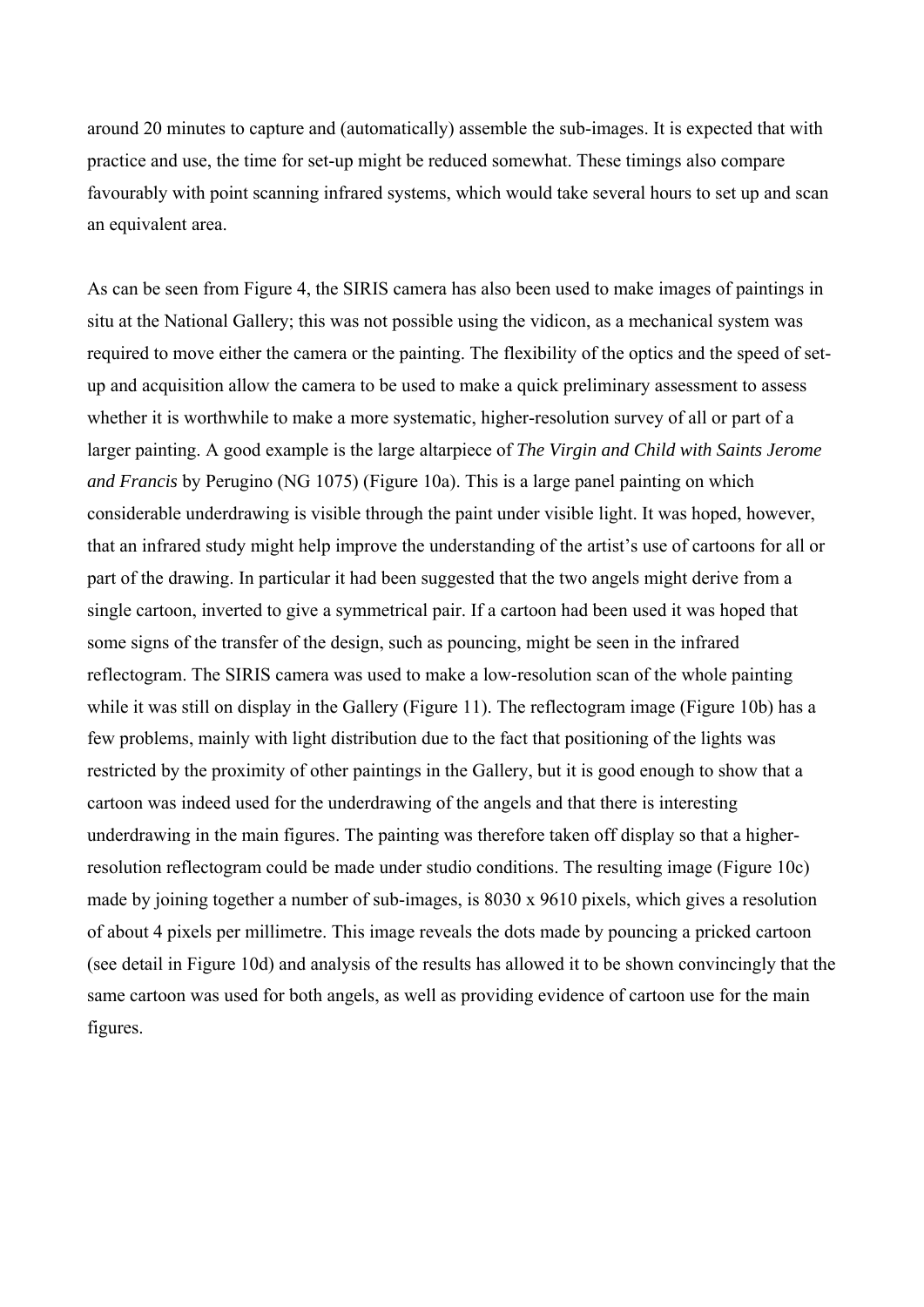# Conclusions [head]

The SIRIS camera uses a well-established technology (the InGaAs sensor) in a novel application, scanning a small  $(320 \times 256$  pixel array) across the focal plane of a specially designed infrared lens. The resulting high-resolution images clearly reveal the underdrawing and give sharper, more homogeneous images than are produced by current infrared reflectographic devices, partly because the sensor does not 'overload' in areas where there is a strong dark–light interface. The camera has the dual advantages of speed, as a full c.  $5000 \times 5000$  pixel image can be made in around 20 minutes, and portability, as the camera, control box, tripod and laptop computer can be moved relatively easily. Although the camera has thus far only been used within the Gallery or in the London area, it has been designed to 'fold' (Figure 6), so that in a suitable case it could be transported by air as hand luggage, while the control box is rugged enough to travel as cargo. The tripod adaptor allows the camera to be used wherever a suitable photographic tripod is available.

The speed of operation makes the camera ideally suited for preliminary investigations in situ, where it is often necessary to examine the entire surface of a large number of paintings to determine whether any underdrawing is present and highlight those areas worthy of in-depth investigation. The camera can then be used in a higher-resolution mode to make these more detailed studies, either in situ, or in the studio. The camera can also be used to make images that might otherwise be considered too speculative or time-consuming; examples include examining the back of a painting to look for an inscription, examining paintings that contain a high proportion of dark areas and potentially very little underdrawing, and examining paintings that might not be expected to contain underdrawing. Finally, the depth of focus provided by the new lens allows paintings with severe curvature to be examined and the results recorded, an almost impossible task with the old technology.

The assembly of infrared images into mosaics has often consumed the time of those interested in the conservation and art-historical implications of the underdrawing technique or design. The SIRIS camera makes the acquisition of high-quality images a simpler, faster process, freeing time for the more intriguing task of interpreting the underdrawing.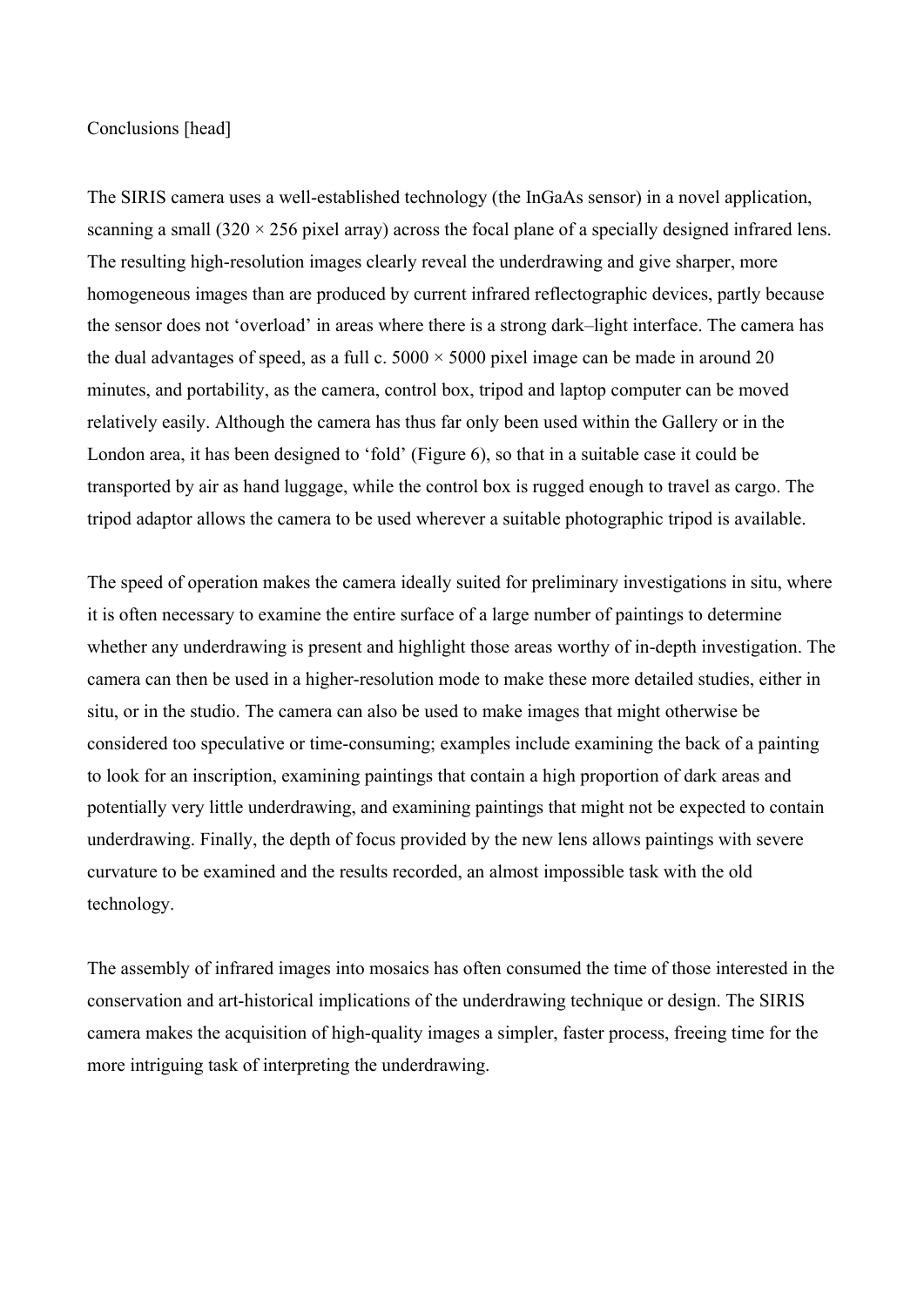## Suppliers [head]

Alpha NIR camera: LOT-Oriel UK, 1 Mole Business Park, Leatherhead, Surrey KT22 7BA, UK.

Unislide stages and Parker Automation Xli controllers: Time and Precision Industries Ltd, Stroudley Road, Daneshill, Basingstoke, Hampshire RG24 8UG, UK.

Lens: Optical Surfaces Limited, Godstone Road, Kenley, Surrey CR8 5AA, UK.

Camera and control box bodies: Oxford Precision Components, Unit 1, Holywell Business Centre, Oxford OX2 0ES, UK.

Bellows: Camera Bellows, Units 3–5, St Paul's Road, Balsall Heath, Birmingham B12 8NG, UK.

Tripods: Green Witch, Unit 6, Dry Drayton Industries, Dry Drayton, Cambridge CB3 8AT, UK.

The approximate cost of constructing this camera was  $\epsilon$ 80000, the major components being the sensor and lens. The authors estimate that the construction of a second camera might cost c. €50000, as the fees for design and tool-making would not recur and several prototype stages would not be required.

Acknowledgements [head]

The authors would like to express their thanks to Dr Richard Bingham, who designed the lens for the SIRIS camera and who died while this manuscript was in preparation. Craig Sawyers designed the camera body and managed the integration of its components. Elisabeth Reissner prepared the infrared test patches described in this paper while a student at the Courtauld Institute of Art. Finally, the authors thank Huw Robson, Neerja Raman and Qian Lin from Hewlett Packard Laboratories for supporting the project by providing two substantial research grants.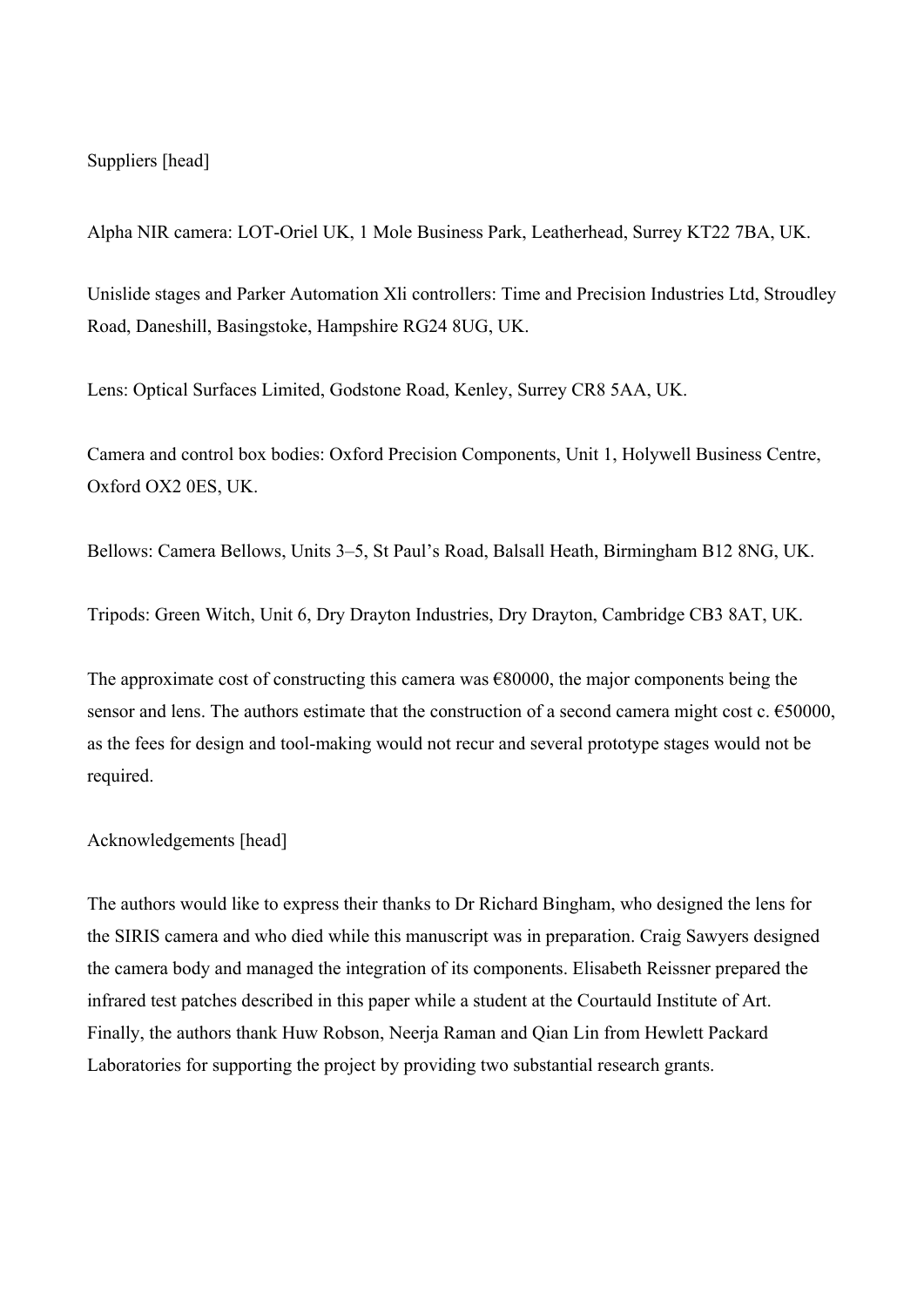### References [head]

- 1. Rawlins, F.I.G., 'Beneath the surface of old pictures', *Journal of the Royal Society of Arts* **41** (1943) 150–154.
- 2. van Asperen de Boer, J.R.J., 'Reflectography of paintings using an infra-red vidicon television system', *Studies in Conservation* **14** (1969) 96–118.
- 3. Wecksung, G., Evans, R., Walker, J., Ainsworth, M., Brealey, J., and Carriveau, G., 'Assembly of infra-red reflectograms by digital processing using a portable data collecting system', in *ICOM Committee for Conservation, 8th Triennial Meeting, Sydney 6 – 11 September,* Getty Conservation Institute, Los Angeles (1987) 107–109.
- 4. Burmester, A., and Bayerer, F., 'Towards improved infrared-reflectograms', *Studies in Conservation* **38** (1993) 145–154.
- 5. Walmsley, E., Fletcher, C., and Delaney, J., 'Evaluation of system performance of near infrared imaging devices', *Studies in Conservation* **37** (1992) 120–131.
- 6. Saunders, D., and Cupitt, J., 'Image processing at the National Gallery: The VASARI project', *National Gallery Technical Bulletin* **14** (1993) 72–85.
- 7. Billinge, R., Cupitt, J., Dessipris, N., and Saunders, D., 'A note on an improved procedure for the rapid assembly of infrared reflectogram mosaics', *Studies in Conservation* **38** (1993) 92–98.
- 8. Saunders, D., Burmester, A., Cupitt, J., and Raffelt, L., 'Recent applications of digital imaging in painting conservation: Transportation, colour change and infrared reflectographic studies', in *Tradition and Innovation: Advances in Conservation*, ed. A. Roy and P. Smith, IIC, London (2000) 170–176.
- 9. Bertani, D., Cetica, M., Poggi, P., Puccioni, G., Buzzegoli, E., Kunzelman, D., and Cecchi, S., 'A scanning device for infrared reflectography', *Studies in Conservation* **35** (1990) 113–116.
- 10. Bertani, D., 'La riflettografia infrarossa', in *Oltre il visiblile: indagini riflettografiche*, Università degli studi di Milano, Milan (2001) 3–18.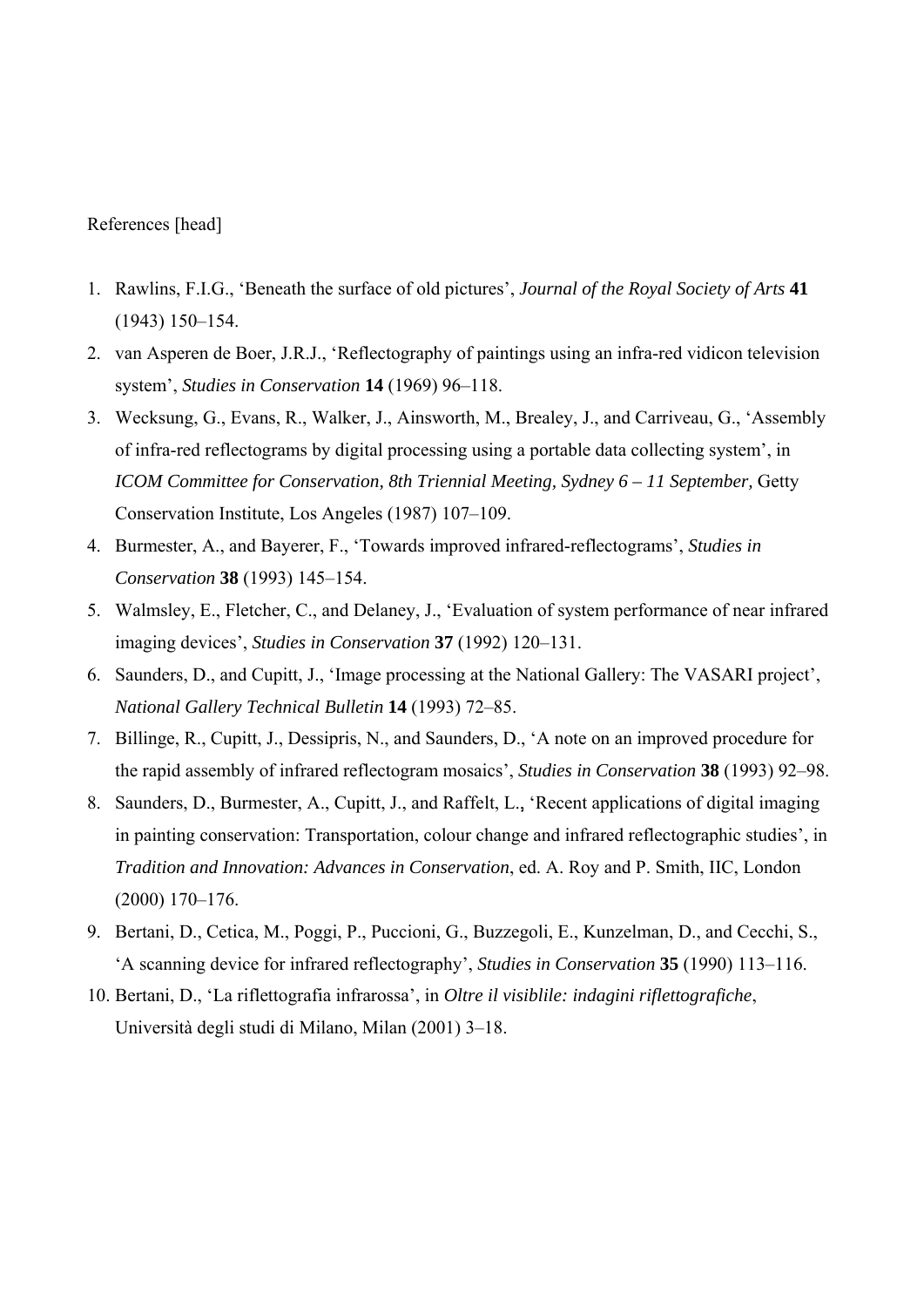- 11. Pezzati, L., Materazzi, M., and Poggi, P., 'IR-colour scanning reflectography', in *The Painting Technique of Pieretro Vannucci, called il Perugino*, ed. B. Brunetti, C. Seccaroni and A. Sgamellotti, Nardini Editore, Florence (2004) 65–70.
- 12. Lenz, R., Beutelhauser, R., and Lenz, U., 'A microscan/macroscan 3 × 12 bit digital color CCD camera with programmable resolution up to 20,992 × 20,480 picture elements', *Proceedings of the Commission V Symposium: Close Range Techniques and Machine Vision, Melbourne, Australia, International Archives of Photogrammetry and Remote Sensing* **30**(5) (1994) 225– 230.
- 13. Saunders, D., Cupitt, J., White, C., and Holt, S., 'The MARC II camera and the scanning initiative at the National Gallery', *National Gallery Technical Bulletin* **23** (2002) 76–82.
- 14. Delaney, J., Metzger, C., Walmsley, E., and Fletcher, C., 'Examination of the visibility of underdrawing lines as a function of wavelength', in *ICOM Committee for Conservation, 10th Triennial Meeting*, *Washington DC, 22 – 27 August 1993,* ICOM Committee for Conservation, Paris (1993) 15–19.
- 15. Dereniak, E.L., and Boreman, G.D., *Infrared Detectors and Systems*, Wiley-Interscience, New York (1996) 239–329.
- 16. Rogalski, A., *Infrared Detectors*, Gordon and Breach Science Publishers, Amsterdam (2000).
- 17. Walmsley, E., Metzger, C., Fletcher, C., and Delaney, J., 'Evaluation of platinum silicide cameras for use in infrared reflectography', in *ICOM Committee for Conservation, 10th Triennial Meeting*, *Washington DC, 22 – 27 August 1993,* ICOM Committee for Conservation, Paris (1993) 57–62.
- 18. Coddington, J., and Siano, S., 'Infrared imaging of twentieth-century works of art', in *Tradition and Innovation: Advances in Conservation, Contributions to the IIC Melbourne Congress, 10– 14 October 2000*, ed. A. Roy and P. Smith, International Institute for Conservation, London (2000) 39–44.
- 19. Manissadjian, A., Tribolet, P., Chorier, P., and Fillon, P., 'Short-wave infrared detector tradeoffs and applications', *Proceedings of the SPIE: Infrared Technology and Applications XXVIII* **4820** (2003) 446–452.
- 20. www.indigosystems.com/products/core\_alphaNIR.html (accessed 5 December 2005).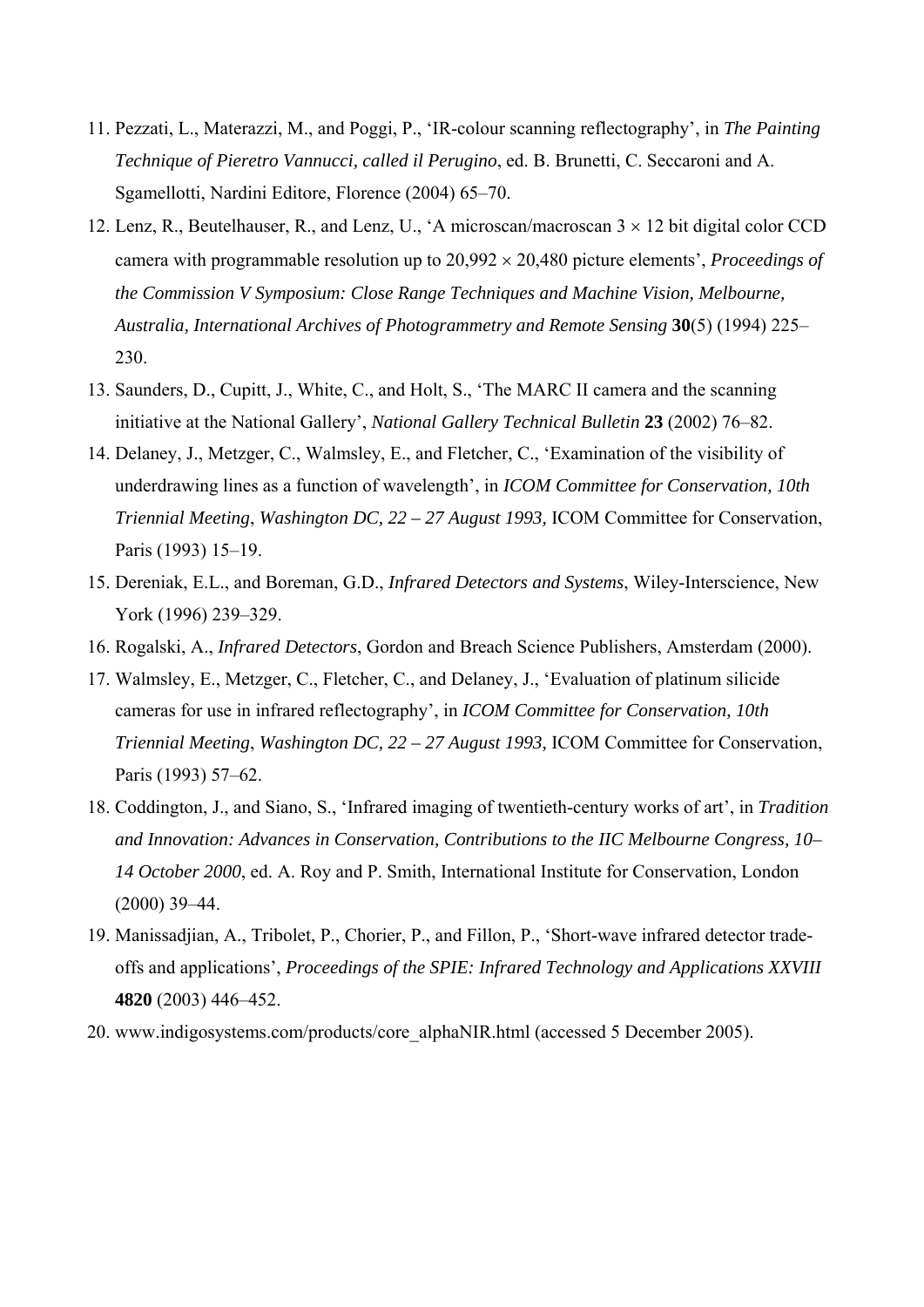21. Cupitt, J., Martinez, K., and Saunders, D., 'A methodology for art reproduction in colour: The MARC project', *Computers and the History of Art* **6**(2) (1996) 1–20.

Figure 1. Typical spectral response characteristics for three of the sensors considered; D\* is the detectivity in cm $Hz^{0.5}\cdot W^{1}$ .

Figure 2. The scanning stages attached to the camera back plate. The InGaAs sensor is mounted on the upper stage and connected to the camera electronics (seen at the top left) by a 44-way ribbon cable.

Figure 3. The SIRIS camera from the side. The lens is mounted on an adjustable stage to the right, which is in turn attached to the rigid base on to which the camera unit is also fixed. The rigid (left) and flexible (right) bellows units allow the lens to move freely and collapse for transportation.

Figure 4. The SIRIS camera in use in the Gallery to make images of *Pietà* attributed to the workshop of Rogier van der Weyden (NG 6265). Note the laptop computer and control box on the accompanying trolley.

Figure 5. The adjustable stage for the lens; the metal rod to the left allows the magnification factor to be adjusted rapidly, while the micrometer is used for fine focus.

Figure 6. The camera folded for transportation. The lens and flexible bellows have been removed and the blanking plate attached to the rigid bellows, while a bracket supports the front of the stage at a right angle to the rear.

Figure 7. Images of the underdrawing test chart: (a) made with a vidicon camera; (b) made with the SIRIS camera; (c) image of one patch from the underdrawing test chart (lead-tin yellow paint over a black ink underdrawing) made with the vidicon camera; (d) equivalent image of a single patch from the SIRIS camera.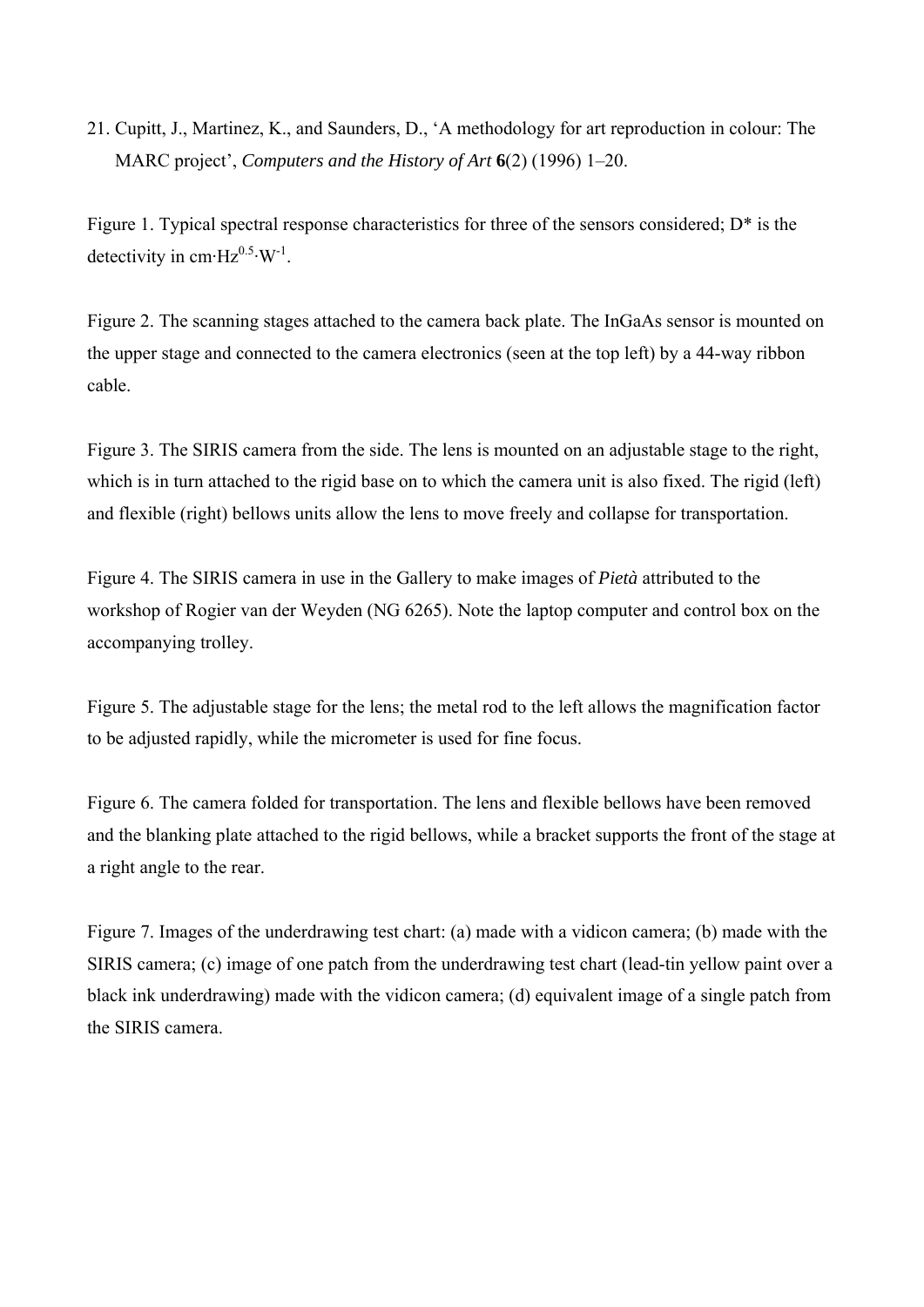Figure 8. Visible image of *The Adoration of the Name of Jesus* by El Greco (NG 6260).

Figure 9. Image of *The Adoration of the Name of Jesus* by El Greco (NG 6260): (a) detail of the lower centre from the infrared reflectogram mosaic image made with the vidicon camera; (b) equivalent detail from the image made with the SIRIS camera.

Figure 10. Images of *The Virgin and Child with Saints Jerome and Francis* by Perugino (NG 1075): (a) visible image; (b) low-resolution infrared reflectogram made with the SIRIS camera in situ in the Gallery; (c) high-resolution infrared reflectogram made with the SIRIS camera under studio conditions; (d) detail of Figure 8c to show the underdrawing and pouncing dots in the angel on the right.

Figure 11. The SIRIS camera in use in the Gallery to make images of *The Virgin and Child with Saints Jerome and Francis* by Perugino (NG 1075).

Table 1. The operating conditions used to obtain images at low, medium and high resolutions and the error at the edge of the field of view for each of these configurations

| Field of view at   | Resolution      | Object-to-lens | Error at edge of |
|--------------------|-----------------|----------------|------------------|
| object plane (mm)  | (pixels per mm) | distance (mm)  | field $(\% )$    |
| $2000 \times 2000$ | 2.3             | 3677.9         | 0.022            |
| $1000 \times 1000$ | 4.6             | 1927.2         | 0.002            |
| $500 \times 500$   | 9.2             | 1052.3         | 0.053            |
|                    |                 |                |                  |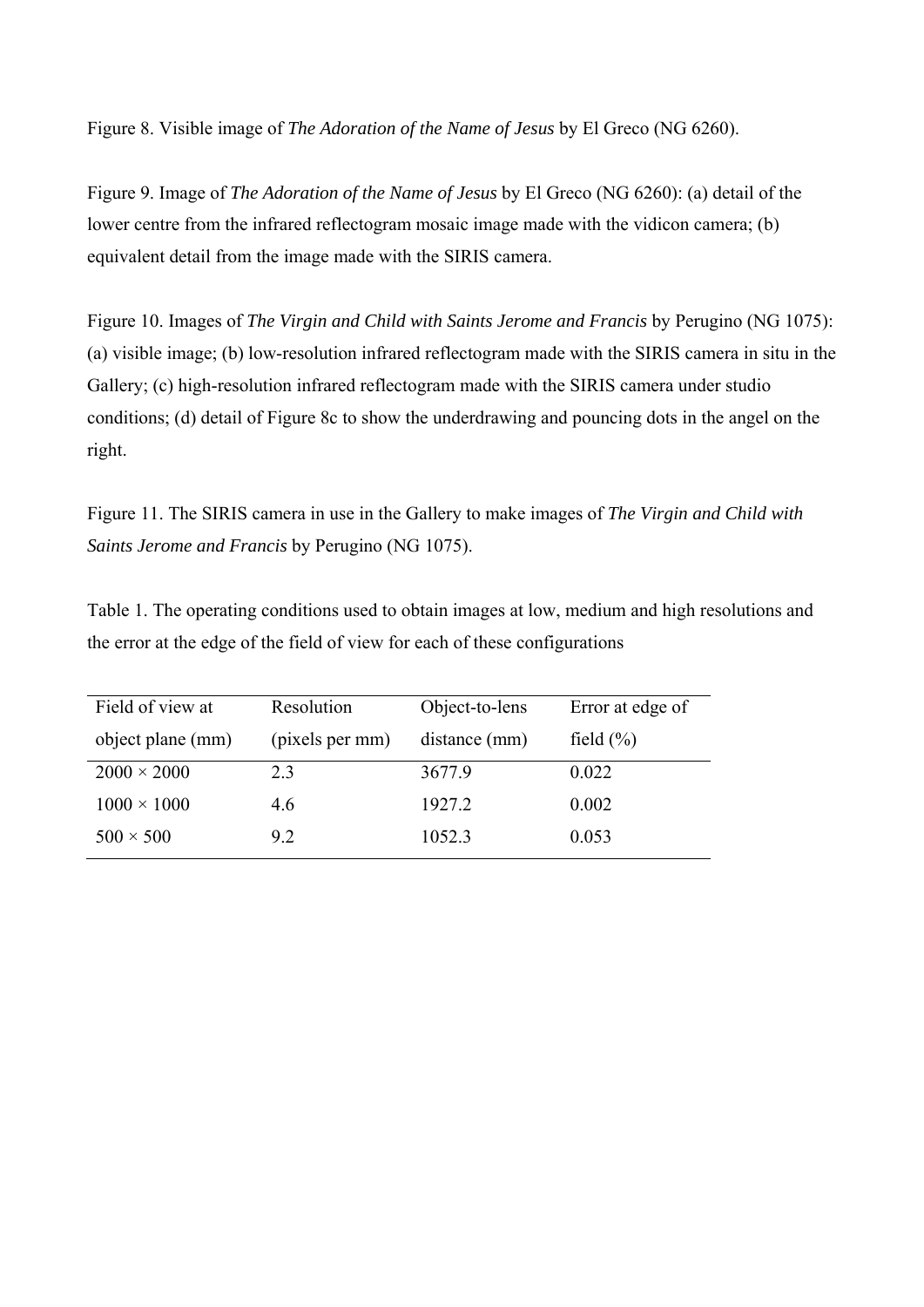DAVID SAUNDERS recently joined the British Museum after 20 years in the Scientific Department at the National Gallery in London, UK, where his areas of research included the effect of the environment on paintings and on artists' materials, preventive conservation, and the application of imaging techniques to the examination of paintings. He has been one of the editors of *Studies in Conservation* since 1990 and served on the technical committees for the 1994 and 2000 congresses. Since January 2003 he has been Director of Publications for the IIC and a member of the IIC Council. Address: The British Museum, Great Russell Street, London WC1B 3DG, UK. Email: DSaunders@thebritishmuseum.ac.uk

RACHEL BILLINGE graduated from Oxford University, UK, with a degree in engineering science in 1984. In 1990 she obtained an MA in the conservation of easel paintings at Newcastle-upon-Tyne Polytechnic, UK. She joined the Conservation Department of the National Gallery in 1991 as Leverhulme Research Fellow in infrared reflectography and worked closely with Dr Lorne Campbell on the technical examination of the paintings studied for his catalogue of paintings by artists of *The Fifteenth-Century Netherlandish Schools*. She is now employed at the National Gallery as a research associate, specializing in infrared reflectography and studying paintings from the thirteenth to late nineteenth centuries. Address: The National Gallery, Trafalgar Square, London WC2N 5DN, UK. Email: rachel.billinge@ng-london.org.uk

JOHN CUPITT gained a PhD in theoretical computer science at the University of Kent, UK, then worked for 15 years in the Scientific Department of the National Gallery, London, on camera calibration, image processing systems, user-interface design, the measurement of colour change in paintings, and infrared imaging of paintings. He has since moved to Imperial College, Hammersmith Campus, where he is a research fellow in bioinformatics on the modelling of lung disease processes. Address: Faculty of Medicine, Imperial College London, Hammersmith Campus, Du Cane Road, London W12 0NN, UK. Email: jcupitt@imperial.ac.uk

NICK ATKINSON graduated from Sheffield University, UK, with a master's degree in electronic, control and systems engineering in 2004. He worked on the development of the SIRIS camera as a summer placement in the Scientific Department of the National Gallery in 2003 and 2004, funded by a grant from Hewlett Packard. Currently, he is a process engineer for 3M Healthcare Ltd. Address: 3M Healthcare Ltd, Up Brooks, Clitheroe, Lancashire BB7 1NX, UK. Email: njwatkinson@gmail.com

HAIDA LIANG is a senior lecturer in physics at Nottingham Trent University, UK. She obtained a BSc (Hons) in physics from the University of Sydney, Australia, and a PhD in astronomy and astrophysics from the Australian National University. Prior to her current post, she worked at the Scientific Department of the National Gallery, London, on the development of non-invasive techniques for the examination of paintings, the Physics Department of the University of Bristol, UK, and the Service d'Astrophysique of the Commissariat à l'Energie Atomique, Saclay, France, on various astrophysics projects. Her main research interests in conservation science are the development and application of non-invasive imaging techniques and the study of optical properties of materials as they age. She has experience working on various international and national collaborative projects involving academia, museums and industry. Address: School of Biomedical